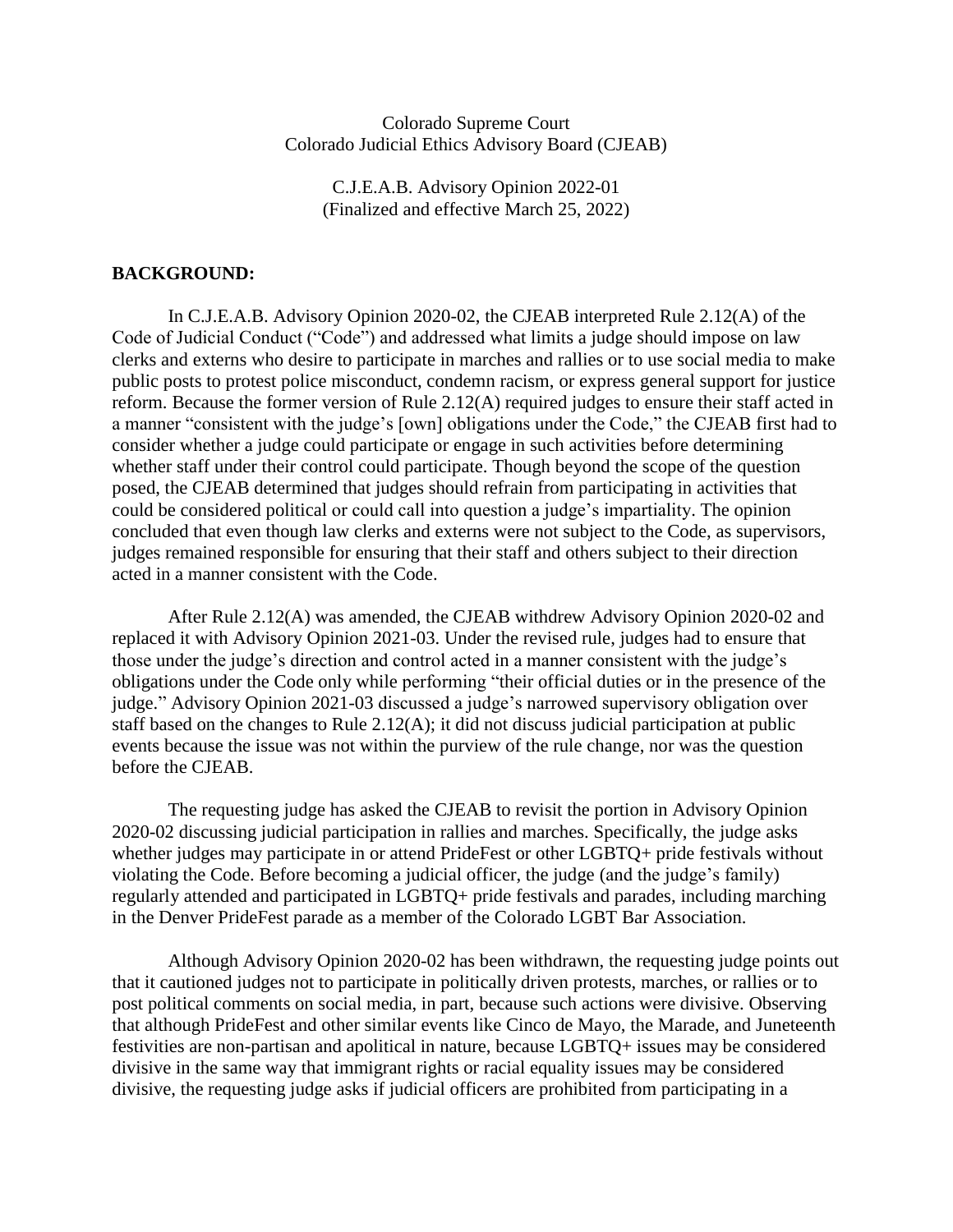community activity like PrideFest if the judge does not reveal that they<sup>1</sup> are a judicial officer while participating in the activity.

# **ISSUES PRESENTED:**

- 1. Whether a judge may attend the Denver PrideFest festival or other similar LGBTQ+ related festivals without violating the Code.
- 2. Whether a judge may attend and watch the Denver PrideFest parade or other similar LGBTQ+-related parades without violating the Code.
- 3. Whether a judge may march in the Denver PrideFest parade in a non-political manner with a bar association, such as the Colorado LGBT Bar Association.

# **SUMMARY:**

 $\overline{a}$ 

- 1. A judge may attend the Denver PrideFest festival and other similar festivals without violating the Code, subject to the qualifications mentioned below.
- 2. A judge may attend and watch the Denver PrideFest parade and other similar parades without violating the Code.
- 3. A judge may march in the Denver PrideFest parade and other similar parades with a bar association, such as the Colorado LGBT Bar Association, subject to the qualifications mentioned below.

# **APPLICABLE PROVISIONS OF THE CODE:**

Rule 1.2 provides that "[a] judge shall act at all times in a manner that promotes public confidence in the independence, integrity, and impartiality of the judiciary, and shall avoid impropriety and the appearance of impropriety."

Rule 1.3 prohibits a judge from abusing "the prestige of judicial office to advance the personal or economic interests of the judge or others or allow[ing] others to do so."

Canon 3 requires a judge to conduct personal and extrajudicial activities in a way that minimizes the risk of conflict with the obligations of judicial office. Rule 3.1 governs extrajudicial activities in general and clarifies that "[a] judge may engage in extrajudicial activities, except as prohibited by law or this Code," but when engaging in such extrajudicial activities, a judge shall not

<sup>&</sup>lt;sup>1</sup> "They" is used as a singular pronoun to avoid making assumptions about gender and out of respect for those who do not identify with a gender-specific pronoun. *See* Chicago Manual of Style (17th ed.) para. 5.48 (*they* may be used to refer to someone who does not identify with a gender-specific pronoun).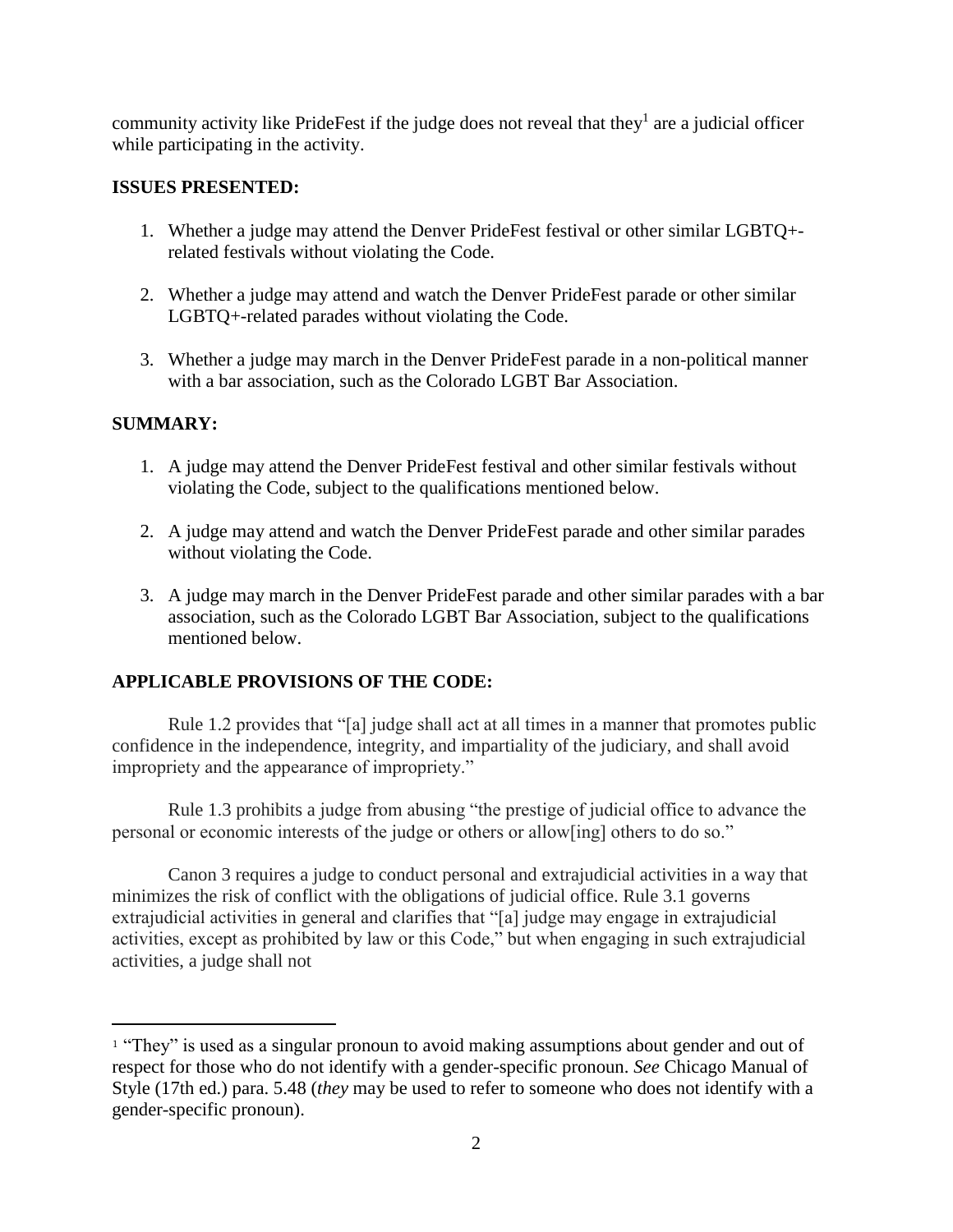- (A) participate in activities that will interfere with the proper performance of the judge's judicial duties;
- (B) participate in activities that will lead to frequent disqualification of the judge;
- (C) participate in activities that would appear to a reasonable person to undermine the judge's independence, integrity, or impartiality;
- (D) engage in conduct that would appear to a reasonable person to be coercive;
- (E) make use of court premises, staff, stationery, equipment, or other resources, except for incidental use for activities that concern the law, the legal system, or the administration of justice, or unless such additional use is permitted by law.

The commentary to Rule 3.1 further explains that "[t]o the extent that . . . judicial independence and impartiality are not compromised, judges are encouraged to engage in appropriate extrajudicial activities." *Id*. cmt. [1]. The rationale is that "[p]articipation in both law-related and other extrajudicial activities helps integrate judges into their communities and furthers public understanding of and respect for courts and the judicial system." C.J.C. Rule 3.1, cmt. [2].

# **ANALYSIS:**

# **A. When Judicial Participation Will Per Se Violate or Is Likely to Violate the Code**

Based on the applicable Code provisions, a judge should not participate in a public event

if

- (1) participation will cause or likely cause a violation of the law, for example, by violating a curfew;
- (2) participation will undermine the confidence of the judiciary or give the appearance of impartiality or impropriety;
- (3) participation would create the appearance the judge is abusing the prestige of judicial office or allowing others to;
- (4) participation will interfere with the performance of judicial duties;
- (5) the event relates to a case pending or impending before the judge, or the event relates to an issue likely to come before the courts;
- (6) participation will result in or is likely to result in judicial disqualification;
- (7) the event is sponsored or endorsed by an organization that discriminates on the basis of race, sex, gender, religion, national origin, ethnicity, or sexual orientation; or
- (8) participation creates the appearance the judge is endorsing a political candidate or political organization.

*See* C.J.C. Rules 1.1; 1.2; 1.3; 3.1; 3.6; 4.1*.* Other jurisdictions have imposed similar restrictions on judges participating in public events based on their judicial codes of conduct. *See, e.g.,* Cal. Jud. Ethics Comm. Formal Op. 2020-14 (July 20, 2020) (judges may not participate in public demonstrations or rallies that would give appearance of impropriety, violate laws, create appearance of political endorsement, or create the appearance that the judge was abusing prestige of judicial office); Ohio Bd. Prof. Cond. Adv. Op. 2017-08 (Dec. 8, 2017) (judges may not participate in a parade if participation will adversely reflect on the judge's independence,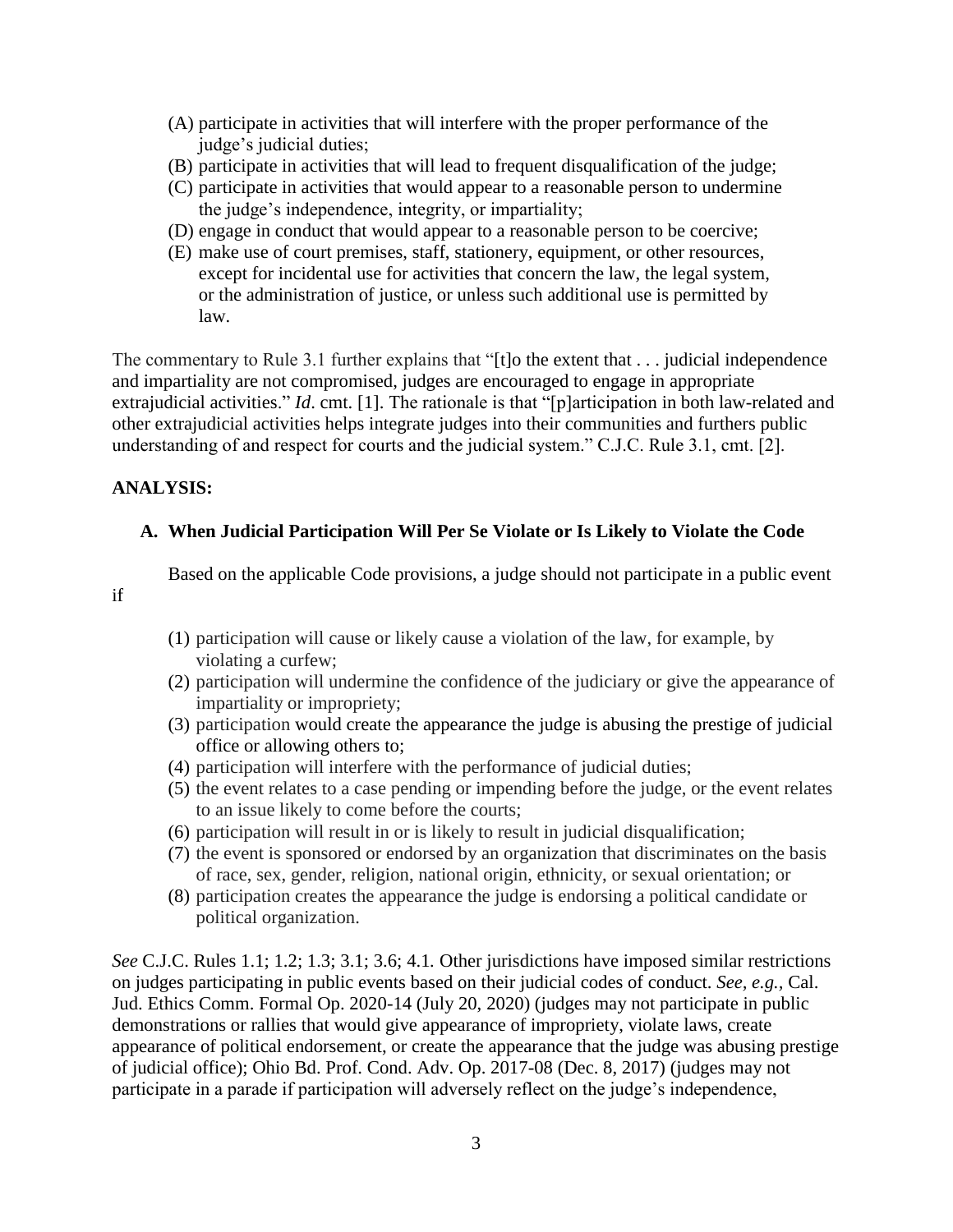integrity, or impartiality, any fundraising will occur, any signage will display the judge's name and office, or the judge will appear with elected officials); CT. Comm. on Jud. Ethics, Inf. Op. 2020-03 (June 5, 2020) (judge should not participate in a "Black Lives Matter" rally because participation would give the appearance of impropriety and bias against police, could undermine public confidence in the judiciary, and judge might be called to preside over a police brutality case in the future); NY Comm. on Jud. Ethics, Ad. Op. 17-38 (Mar. 16, 2017) (judge could not participate in a local rally opposing the "Trump Muslim Ban" because the issue involved "great public controversy, which [wa]s also the subject of litigation"); AZ Sup. Ct. Jud. Eth. Ad. Op. 18-06 (Dec. 14, 2018) (judge should not participate in "Immigration March" because the court frequently decided issues concerning immigration and one of the organizers frequently appeared in court litigation).

#### **B. When Judges May Participate in a Public Event**

As the comments to the Code recognize, "[c]omplete separation of a judge from extrajudicial activities is neither possible nor wise; a judge should not become isolated from the community in which the judge lives," and "[p]articipation in both law-related and extrajudicial activities helps integrate judges into their communities." C.J.C. Rules 3.1, cmt. [2]; 3.4, cmt. [3]. Thus, if participation is not per se prohibited, then judges may participate in certain public events like festivals, parades, and other celebrations. In determining whether participation in a public event is appropriate, judges should consider the following:

- the official title of the event:
- the stated mission of the event;
- the sponsors and organizers of the event;
- the size of the event;
- the history of the event and how the event has evolved or has been perceived in previous years;
- who is likely to participate at the event;
- any signs or banners likely to be associated with the event;
- whether the event has a fundraising aspect;
- the marketing and promotional materials associated with the event;
- at what level the judge intends to participate at the event, for example, as an observer watching a parade or as a person marching in the parade; and
- the risk that the event might depart from its original mission and turn political or violent.

*See, e.g.*, Cal. Jud. Ethics Comm. Formal Op. 2020-14; *see also* Ind. Jud. Ethics. Ad. Op. #1-20 (Jan. 1, 2020) (setting forth criteria that judges should consider before participating in a parade or rally).

In addition to the factors above, there are other issues that judges must always consider. First, judges "should expect to be the subject of public scrutiny that might be viewed as burdensome if applied to other citizens, and accept the restrictions imposed by the Code." C.J.C. Rule 1.2; cmt. [2]. To that end, when engaging in such an event, judges should not identify as judicial officers but should still assume that their identity will likely be known and, as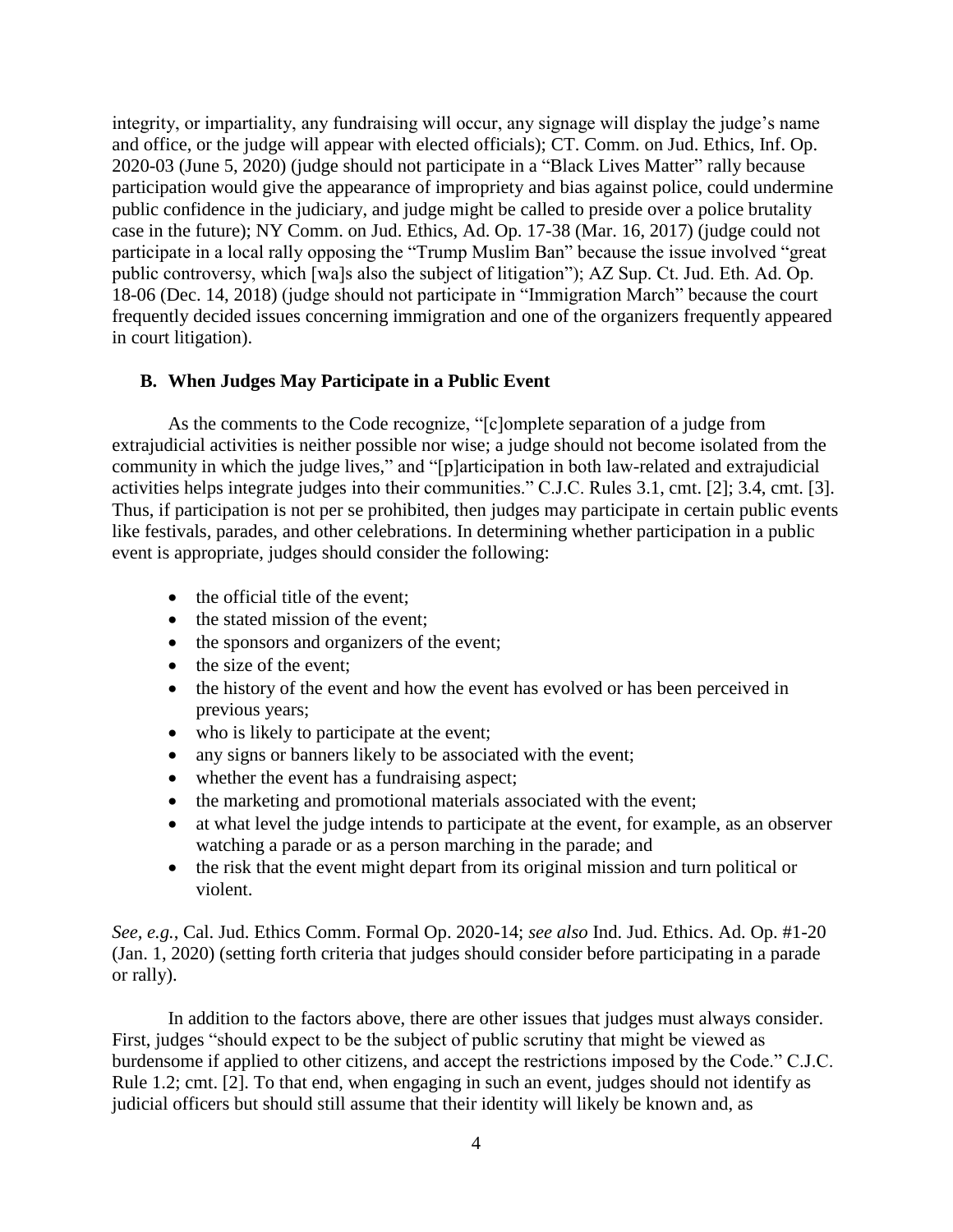California's Committee on Judicial Ethics recognized, that their "participation will be scrutinized, publicized, and depicted in reports of a demonstration or rally, including in press coverage or on social media." CJEO Formal Op. 2020-14 at 2-3. Second, judges must remain vigilant. They must monitor news and announcements concerning a public event before attending to determine if attendance is still appropriate, and, if they do attend the event, they must be prepared to leave if it turns political, violent, or might result in a violation of the Code. *See, e.g.*, Ind. Comm. on Jud. Ethics, Ad. Op. #1-20, at 7 (judge should be prepared to immediately leave the event if circumstances change and cause the judge to believe their integrity or impartiality may be questioned). Third, judges be wary of any possibility that the participants might abuse the prestige of judicial office to further their own cause or agenda. Simply put, judges cannot control how attendees and other third parties will act at an event, but they must control their own behavior, constantly be aware of the situation, know that they will likely be associated with other participants and their actions, and be prepared to leave the event if necessary.

#### **C. Participating in PrideFest and Similar LGBTQ+-Related Festivals**

Denver PrideFest is promoted as a "celebration of community and culture that is welcoming, inclusive and fun to all attendees, regardless of sexual orientation or gender identity."<sup>2</sup> The two-day festival celebrates "the heritage and culture of the LGBTQ+ community in Colorado" and draws more than  $450,000$  participants.<sup>3</sup> Although PrideFest is intended to be non-partisan, political candidates tend to participate to show their support for the LGBTQ+ community.

Because PrideFest is a community festival intended to promote inclusivity, equal rights, and equal application of the law, there is no concern that a judge's participation in the event would undermine the public's confidence in the judiciary or give the appearance of impropriety or bias. Thus, the CJEAB concludes that the requesting judge may attend PrideFest and other similar festivals and observe the PrideFest parade as long as the judge monitors any developments and continues to evaluate whether participation is appropriate leading up to and during the event. The requesting judge must also take care not to appear with any political candidates or give the impression that the judge is endorsing a candidate or political organization.

Other jurisdictions have allowed judges to participate in events celebrating community similar to Denver PrideFest. For example, in Connecticut Judicial Ethics Opinion 2015-18, the Ethics Committee concluded that a judge may serve as a grand marshal of a city's ethnic day parade because the event was a community event, the judge would not identify as a judge, the judge would not be involved in fundraising, and there was no concern of impropriety. *See also* Ohio Bd. Prof. Cond. Adv. Op. 2017-08 (judges may generally participate in community parades); NY Ad. Op. 04-144 (judge may serve as grand marshal of St. Patrick's Day parade as long as the judge's name was not used in connection with fund-raising activities or materials);

 $\overline{a}$ 

<sup>&</sup>lt;sup>2</sup> [https://www.denver.org/things-to-do/spring-summer/festivals-events/pridefest/.](https://www.denver.org/things-to-do/spring-summer/festivals-events/pridefest/)

<sup>3</sup> *Id.*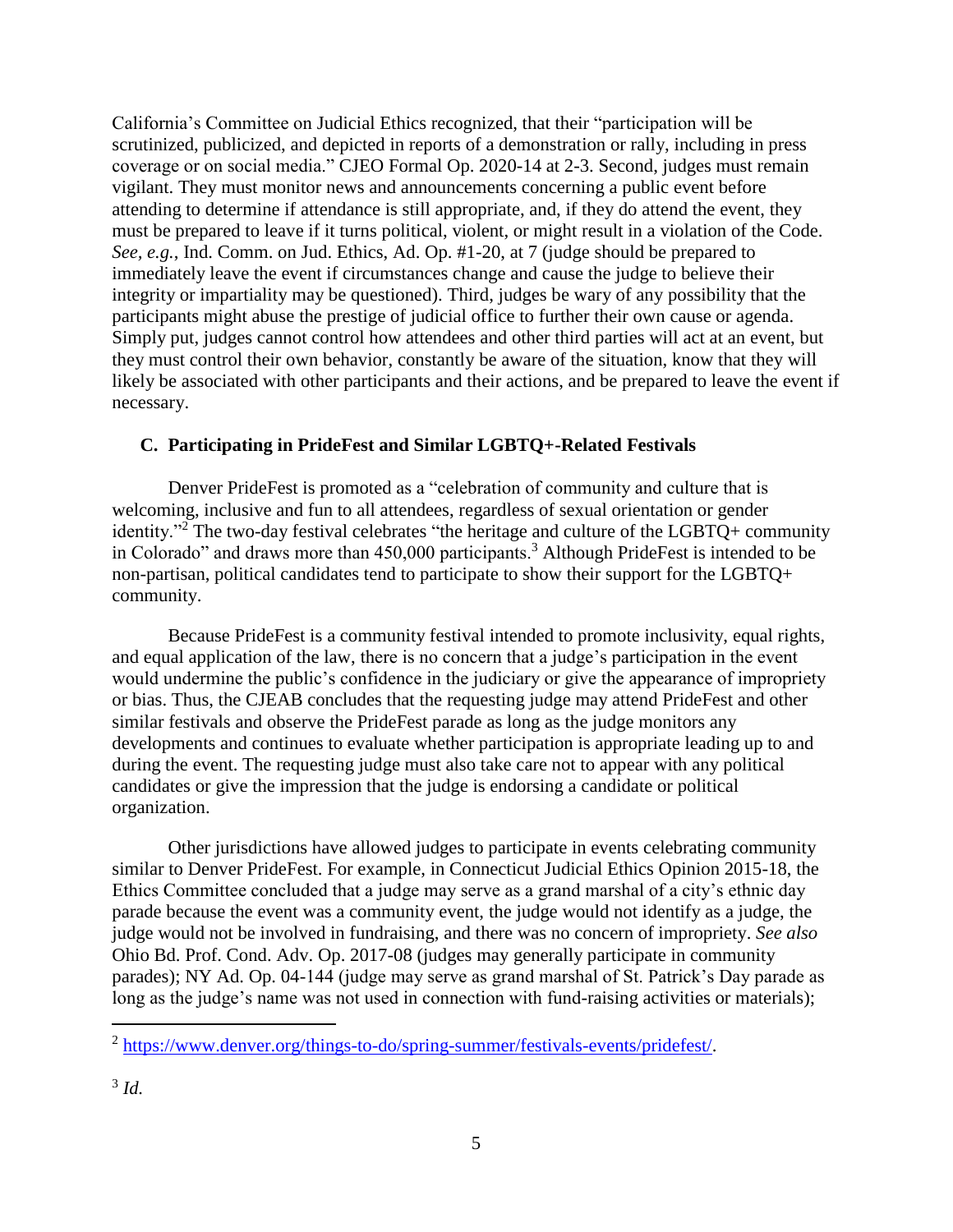MA Sup. Jud. Ct. Comm. Jud. Eth. Op. No. 95-8 (July 24, 1995) (judge could participate in and attend events sponsored by Gay and Lesbian Activist Defenders (GLAD)).

Having concluded that the requesting judge may attend Denver PrideFest and other similar festivals and watch the parade, we now address whether the judge may march in the PrideFest parade with a bar association, such as the LGBT Bar Association.<sup>4</sup> Based on Denver PrideFest's website, only approved and registered groups who have applied and paid a fee, like the LGBT Bar Association, may march in the parade.<sup>5</sup> Thus, the only way the requesting judge could march in the parade is by marching with an approved, registered group like the LGBT Bar Association. The LGBT Bar Association is a voluntary professional association of "gay, lesbian, bisexual and transgender attorneys, judges, paralegals and law students and allies who provide an LGBTQ presence within Colorado's legal community."<sup>6</sup> The LGBT Bar Association is one of Colorado's smaller bar associations and registers annually to march in Denver's PrideFest parade. The LGBT Bar Association's purpose is to promote civil and human rights, raise awareness of issues faced by the LGBTQ+ community, provide networking opportunities for members and allies to interact in a professional setting, form alliances with other diverse bar associations and legal organizations, and enhance the practice and professional expertise of lawyers who serve or are members of the LGBTQ+ community.<sup>7</sup>

The CJEAB concludes that the requesting judge may march in the parade with the LGBT Bar Association as long as the judge's participation is not construed as an endorsement of a particular political organization but rather as a general celebration of PrideFest's promotion of diversity, inclusion, and community. Finally, even though the judge will not identify as a judge, given its small membership, it is likely that the LGBT Bar Association will know the requesting judge is a judicial official. Thus, the judge should be cautious of not abusing or allowing the LGBT Bar Association to abuse the prestige of judicial office.

# **CONCLUSION:**

Judges should not participate in public events that will violate or are likely to violate the Code. Judges may participate in public community events like Denver PrideFest after considering factors like the event's mission, its sponsors, and the judge's intended level of participation. The requesting judge may participate in PrideFest and march in the parade with a bar association, such as the LGBT Bar Association as long as the judge does not identify as a judge, continues to monitor the event, and leaves if there exists a possibility that continued participation will violate the Code.

 $\overline{a}$ 

<sup>&</sup>lt;sup>4</sup> The CJEAB makes no determination whether the judge may be a member of the LGBT Bar Association—only whether the judge may march in the PrideFest parade alongside the Bar Association as a registered group.

<sup>5</sup> *See<http://denverpride.org/parade/>*.

<sup>6</sup> Colorado LGBT Bar Association Website, [https://coloradolgbtbar.org/content.aspx?page\\_id=0&club\\_id=988705.](https://coloradolgbtbar.org/content.aspx?page_id=0&club_id=988705)